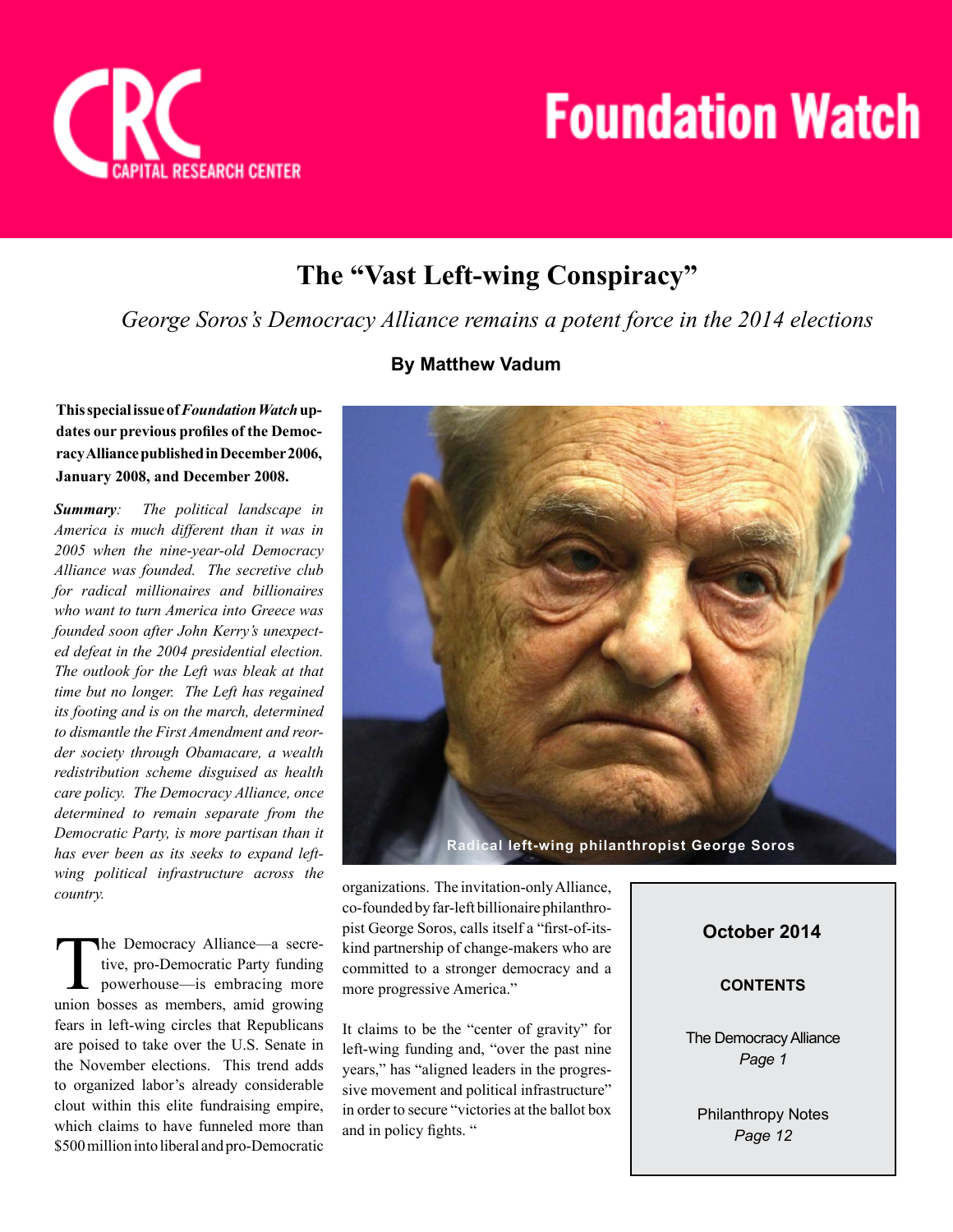# DEMOCRACY ALLIANCE D

The Democracy Alliance funds many key institutions on the Left. One of them is Catalist LLC, formerly known as Data Warehouse. This for-profit company was created by Clinton aide Harold Ickes and Democratic operative Laura Quinn to help leftist groups get out the Democratic vote. It describes its mission as providing "progressive organizations with the data and services needed to better identify, understand, and communicate with the people they need to persuade and mobilize." The chairman of Catalist is Democracy Alliance member Albert J. Dwoskin, a Virginia-based real estate developer. (For a complete profile of Catalist, see *Organization Trends,* November 2012.)

The Democracy Alliance has also funded staples of the left-wing activist community including People for the American Way, EMILY's List, ACORN, Center on Budget and Policy Priorities, Progressive States Network, Center for Community Change, Sierra Club, U.S. Public Interest Research

#### **Editor:** Matthew Vadum

#### **Publisher:** Terrence Scanlon

#### *Foundation Watch*

is published by Capital Research Center, a non-partisan education and research organization, classified by the IRS as a 501(c)(3) public charity.

**Address:** 1513 16th Street, N.W. Washington, DC 20036-1480

**Phone:** (202) 483-6900 **Long-Distance:** (800) 459-3950

**E-mail Address:** mvadum@capitalresearch.org

**Web Site:** http://www.capitalresearch.org

*Organization Trends* welcomes letters to the editor.

**Reprints** are available for \$2.50 prepaid to Capital Research Center.

Group (PIRG) Education Fund, and the (now defunct) Secretary of State Project, which helped elect left-wing candidates to be the chief electoral official in at least nine states (these little-noticed officials become critical when vote fraud occurs).

The Alliance and its ultra-wealthy supporters drone on endlessly, wringing their hands about the importance of getting money out of politics as they pump millions of dollars into politics. As the Washington Free Beacon reports, Harvard Law professor Lawrence Lessig told prospective donors to his Mayday PAC this year that attacking the First Amendment's corporate political speech protections would be easier if those on the other side were gagged by new laws. "We have no protection for network neutrality because of the enormous influence of cable companies' money in the political system," he said. "If NN is your issue, then this is why you should see that politics is your issue too." Lessig is also an advisor to the Fund for the Republic, a campaign finance reform organization that uses soothing, bipartisan language and reaches out to those on the political Right. The Fund acknowledges receiving financial support from Democracy Alliance members.

Another important recipient of Alliance funding is the American Constitution Society (ACS), a left-wing legal nonprofit. At a recent Alliance meeting, reports Alana Goodman of the Washington Free Beacon, ACS "boasted about meeting its 'performance goals,' which included helping" change the Senate rules to eliminate the filibuster on judicial nominations. This has led directly to the Obama administration packing the D.C. Court of Appeals with left-wing judges who may prevent future Obamacare challenges from reaching the Supreme Court. ACS not only advocated on this issue, it told Alliance members it drafted materials used by Senate Democrats to make the rule change

and supplied three of the judges used to pack the D.C. court.

#### **Membership**

The Democracy Alliance keeps the list of its members, or as it prefers to call them, "partners," confidential, but the names of new members were revealed earlier this year when Soros's son Jonathan left behind a partial membership list after the Alliance's spring meeting in a Chicago hotel. Snapped up by the Washington Free Beacon, the list included several high-ranking labor movement officials. The 100-plus millionaire and billionaire members of the Democracy Alliance range from bankers and high-tech entrepreneurs to Hollywood VIPs and heirs and heiresses.

New Alliance members this year from the labor movement include Noel Beasley, who is president of Workers United, a textile union affiliated with the Service Employees International Union (SEIU), and Keith Mestrich, president of the union-owned Amalgamated Bank. (For more on both groups, see *Labor Watch,* June 2013.)

Other new members from organized labor include Larry Cohen, president of the Communications Workers of America (CWA), and Randi Weingarten, president of the American Federation of Teachers. Weingarten has publicly defended AFT's support of the Alliance, tweeting this summer that the Alliance pools money "to fight for progressive" causes … Spending it to ensure reg[ular] folks had access to democracy…and a fairer economy." CWA senior director George Kohl and Michelle Ringuette, who is Weingarten's assistant, also joined the Alliance.

Other individuals previously reported as members of the Alliance who have ties to organized labor include former SEIU executive Anna Burger and National Edu-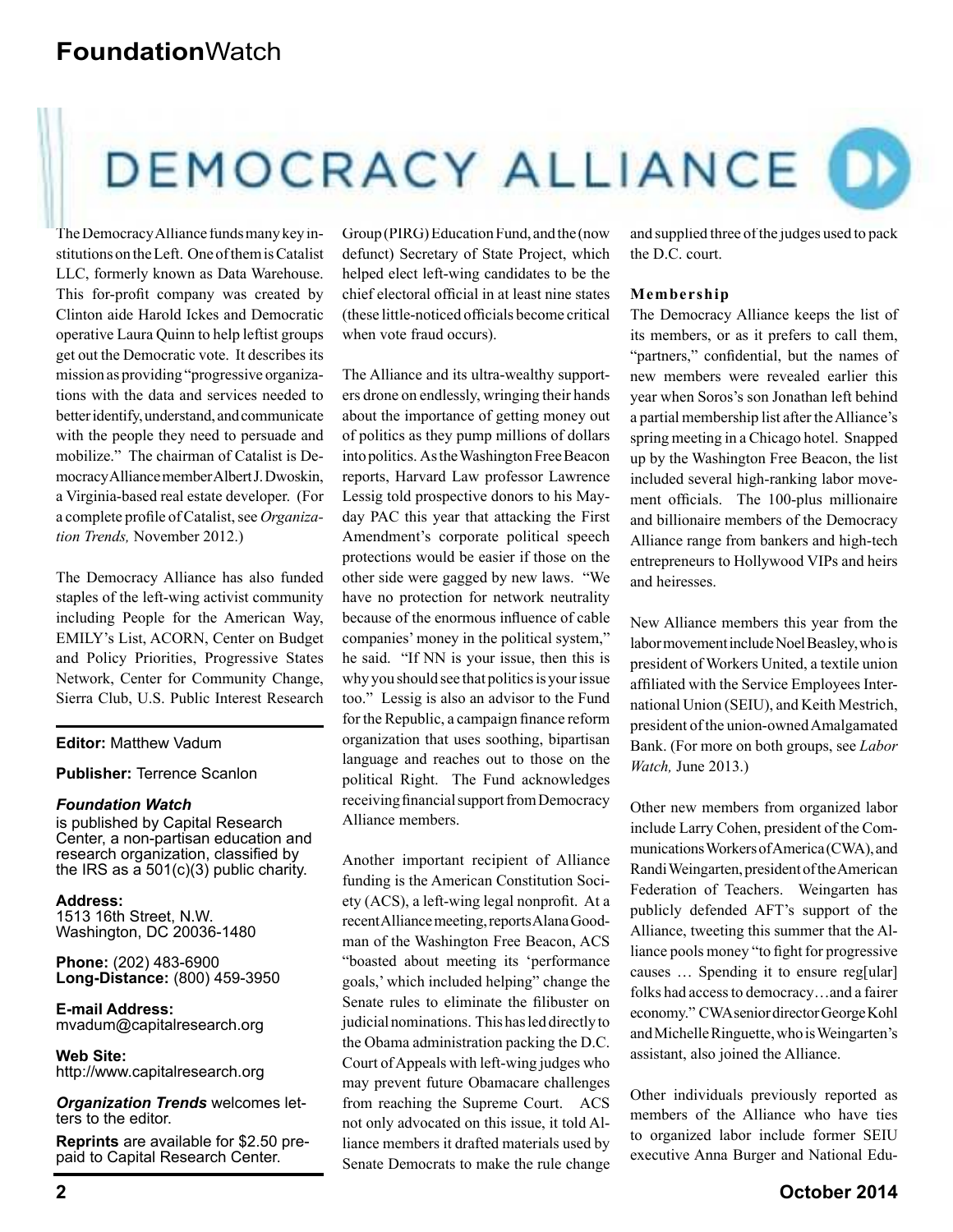cation Association executive director John C. Stocks.

The surging influence of the labor movement within the Democracy Alliance mirrors the renewed popularity of its favored policies in the Obama White House. President Obama's policies are closely aligned with those advocated by the labor movement, whose activists did so much to help Obama's election in 2008 and re-election in 2012. For example, the president has embarked on a public relations offensive this year in an effort to pressure Congress to raise the federal minimum wage to \$10.10 per hour. He has also taken executive action aimed at ensuring federal contractors use the \$10.10 minimum. Labor unions benefit from such increases because many collective bargaining agreements require pay raises for higher-paid members whenever the minimum wage rises. The labor movement also backs Obama's push to redistribute more taxpayer money as a way to reduce economic inequality.

The Washington Free Beacon's discovery also yielded names of other new Democracy Alliance members from outside the labor movement. Business people who became members include Adam Abram (insurance and real estate), Rick Segal (financial services), and Paul Boskind (behavioral health). Amy Goldman Fowler (real estate) and Henry van Ameringen (manufacturing) are now Alliance members. New School professor Philip Munger, son of Berkshire Hathaway vice chairman Charles Munger, also became a member.

Sources within the Democracy Alliance told the *Washington Post* earlier this year that 11 new members were welcomed into the group in recent months. San Francisco hedge fund magnate Tom Steyer and Houston trial lawyers Steve and Amber Mostyn became members in recent years, they said. (Steyer is profiled in the August 2014 *Foundation Watch.*)

#### **Origins**

**October 2014 3** The Democracy Alliance is a macrocosm of the modern Left, a collection of venture capitalists, hedge fund managers, successful

business people, and trust fund recipients. In a nutshell, they fund left-wing groups that want to, in the words of Barack Obama, "fundamentally transform the United States of America." Leftist blogger Markos Moulitsas called it "a vast, Vast Left Wing Conspiracy to rival" the conservative movement.

The Alliance has been around for almost a decade now. It was born out of the frustration of wealthy left-wingers who gave generously to liberal candidates and 527 political committees in the 2004 election cycle, but were bitterly disappointed when John Kerry failed to beat George W. Bush for the presidency. George Soros, Progressive Insurance chairman Peter B. Lewis, and S&L tycoons Herb and Marion Sandler were angry and discouraged after contributing to the Media Fund, which spent \$57 million on TV ads attacking President Bush in swing states, and to America Coming Together, a laborbacked 527 group that spent \$78 million on get-out-the-vote efforts in 2004.

Seduced by the siren song of pollsters and members of the mainstream media who promised them that John Kerry would trounce the incumbent president, Election Day 2004 left them shell-shocked. "The U.S. didn't enter World War II until Japan bombed Pearl Harbor," political consultant Erica Payne told them. "We just had our Pearl Harbor."

So in April 2005, 70 millionaires and billionaires met in Phoenix, Arizona, for a secret long-term strategy session in which the Democracy Alliance was born. Threequarters of the attendees agreed that the Alliance should not "retain close ties to the Democratic Party," and 84 percent thought the conservative movement was "a fundamental threat to the American way of life."

Former Clinton administration official Rob Stein told the gathering they needed to reflect on how conservatives had spent four decades investing in ideas and institutions with staying power. Stein showed his PowerPoint presentation on condition they keep it confidential. Called "The Conservative Message Machine's Money Matrix," the presentation showed graphs and charts of an

intricate network of organizations, funders, and activists that compose what Stein said was the conservative movement. "This is perhaps the most potent, independent, institutionalized apparatus ever assembled in a democracy to promote one belief system," he warned them.

Stein argued that the Left could not compete electorally because it was hopelessly outgunned by the right's think tanks, legal advocacy organizations, and leadership schools. (Stein failed to mention that the Left enjoys control of almost all universities, large foundations, and mainstream media outlets.)

In the age of the so-called imperial presidency, capturing the White House is allimportant, Stein later told a panel discussion at the Democratic National Convention in 2008. "The reason it is so important to control government is because government is the source of enormous power. One president in this country, when he or she takes office … appoints 5,000 people to run a bureaucracy, non-military non-postal service of 2 million people, who hire 10 million outside outsource contractors—a workforce of 12 million people—that spends 3 trillion dollars a year. That number is larger than the gross domestic product of all but four countries on the face of the earth."

In 2005, Stein felt Democrats had grown complacent, accustomed to thinking of themselves as the natural majority party. The party had become a top-down organization run by professional politicians untroubled by donors' concerns. He was convinced the party had to be turned upside-down: Donors should fund an ideological movement that would dictate policies to politicians. Activists with new money and new energy should demand more say in party affairs. As Eli Pariser of the group MoveOn said just after the 2004 election: "Now it's our party: we bought it, we own it, and we're going to take it back."

Democratic donors aggravated by the GOP's electoral success latched on to Stein's vision. "The new breed of rich and frustrated leftists"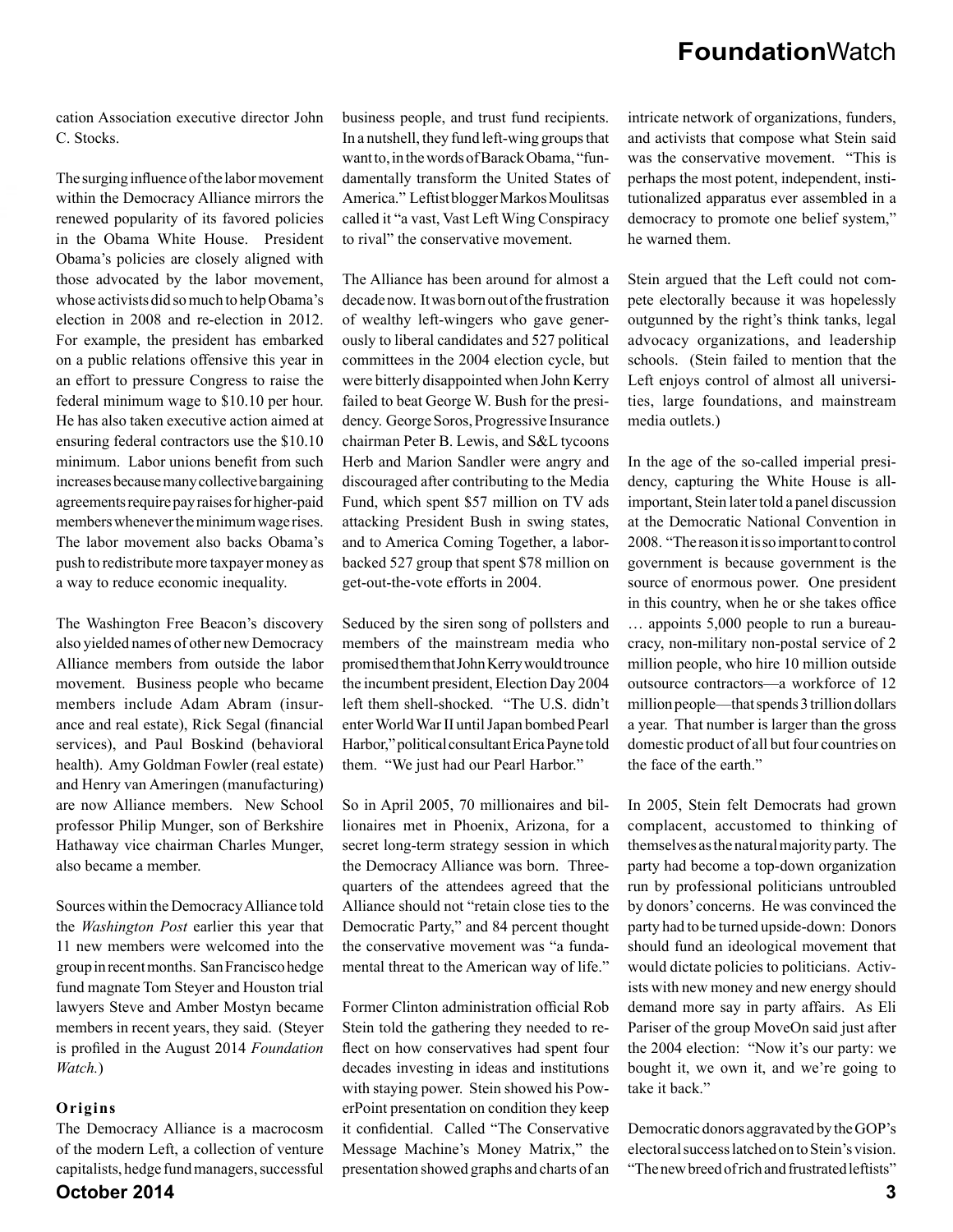saw themselves as oppressed both by "a Republican conspiracy" and "by their own party and its insipid Washington establishment," wrote journalist Matt Bai. "This, more than anything else, was what drew them to Rob Stein's presentation."

Stein's presentation won converts, and the Democracy Alliance was born. It was an odd name for a loose collection of super-rich donors committed to building organizations that would propel America to the left and thus shift ever more power from We the People to We the Federal Government.

#### **This Election Cycle**

The Democracy Alliance plans to execute a \$200 million fundraising campaign this election cycle, in order to benefit key groups that are working for a permanent left-wing Democrat majority. Among the groups benefiting from the Alliance's largesse are the John Podesta-founded Center for American Progress, Media Matters for America, America Votes, and Organizing for Action.

It is worth noting that Organizing for Action (formerly known as Organizing for America), the  $501(c)(4)$  nonprofit group into which the last Obama campaign transformed itself, is intricately enmeshed in the Democracy Alliance network. According to the Washington Free Beacon, OfA acknowledged receiving at least \$1.87 million from Alliance members. Alliance members help to run OfA. Four DA "partners" serve on the group's board and an additional five are on its advisory board. (For more on OfA, see *Organization Trends*, May 2010.)

Ironically, much of the money being spent by groups that enjoy support from the wealthy donors of the Democracy Alliance is being spent on the effort to vilify right-leaning billionaire donors Charles and David Koch, as a way to distract from President Obama's failed policies and scare the left-wing base. Members of the Alliance are "obsessed with" the Kochs' funding network, according to *Politico*'s Ken Vogel.

"Conservatives, particularly the Koch Brothers, are playing for keeps with an

even more pronounced financial advantages [sic] than in recent election cycles," according to a 62-page briefing book that Democracy Alliance donors received before the annual spring meeting of the group at Chicago's luxurious Ritz-Carlton hotel.

"The briefing book reveals a sort of DAfunded extra-party political machine," Vogel writes, "that includes sophisticated voter databases and plans to mobilize pivotal Democratic voting blocs, air ads boosting Democratic candidates, while also—perhaps ironically—working to reduce the influence of money in politics."

As Vogel reports, the Democracy Alliance has embraced a series of projects its leadership believes will advance the leftist cause. According to internal documents from the Chicago meeting, the Alliance recommended that annual funding of the so-called "conservative misinformation" watchdog Media Matters for America should increase from last year's \$2.4 million to \$3 million, in order to back the group's "Metis" software for "tracking conservative smears."

The Alliance also supports training for "acts of civil disobedience" by groups such as the New Organizing Institute, and funding for the Progressive Leaders Network, which has been described as the left-wing counterpart to the American Legislative Exchange Council. ALEC, whose 2,000-plus membership includes state legislators and corporations, produces model legislation for state legislatures to consider. It suffered mightily in past years as a result of false accusations of racism made by the Van Jones-founded group Color of Change (see *Organization Trends,* December 2013). Now the Left, despite objecting in principle to such meetings of legislators with outside groups, has decided to fund its own group of legislators and "progressive" groups. David Weigel, a liberal journalist with *Slate,* says the Progressive Leaders Network has "huge" ambitions. The group itself boasts its members number "more than 13,000 school board members, city councilors, county officials, state legislators, and statewide officeholders."

The Alliance boasts that its support of Harold Ickes's progressive voter contact outfit, Catalist, helped bring Sen. Kelly Ayotte (R-N.H.) in as a supporter of the (failed) Manchin-Toomey gun control bill, by applying voter pressure to the freshman senator.

The Alliance aspires to play a "lead national role in the fight against voter suppression in the lead up to the 2014 election" by supporting the Brennan Center at New York University. The Center generates an unending stream of propaganda promoting the lie that voter fraud is a figment of conservatives' imagination (see *Organization Trends,* April 2014).

All told, the Alliance's briefing book urges members to focus their funding on 20 leftwing groups, which it sees as the core of the Left, while it also lists another 150 or so groups that are worthy of support, often nominated by Alliance donors. (See the table at page 8. )

But not all the limousine leftists of the Democracy Alliance are happy campers, according to the internal documents obtained by the Washington Free Beacon. The group's president, veteran activist Gara LaMarche, believes the Alliance hasn't been aggressive enough in steering the ship of state to port. He reportedly told the Chicago meeting that Alliance members need to spend "the hundreds of millions of dollars that will be necessary to make a serious effort" to elect Democratic candidates and push more leftist policies.

LaMarche acknowledged separately that some former members "had the perception we were not sufficiently independent of the Democratic Party or the White House, or failed to take a long enough view of infrastructure and power-building beyond the next election cycle."

For example, Facebook co-founder and *New Republic* publisher Chris Hughes joined the Democracy Alliance last year, but his husband Sean Eldridge, a Democratic congressional candidate in New York, did not. Internal documents say the two have "indicated that they are unlikely to renew their member-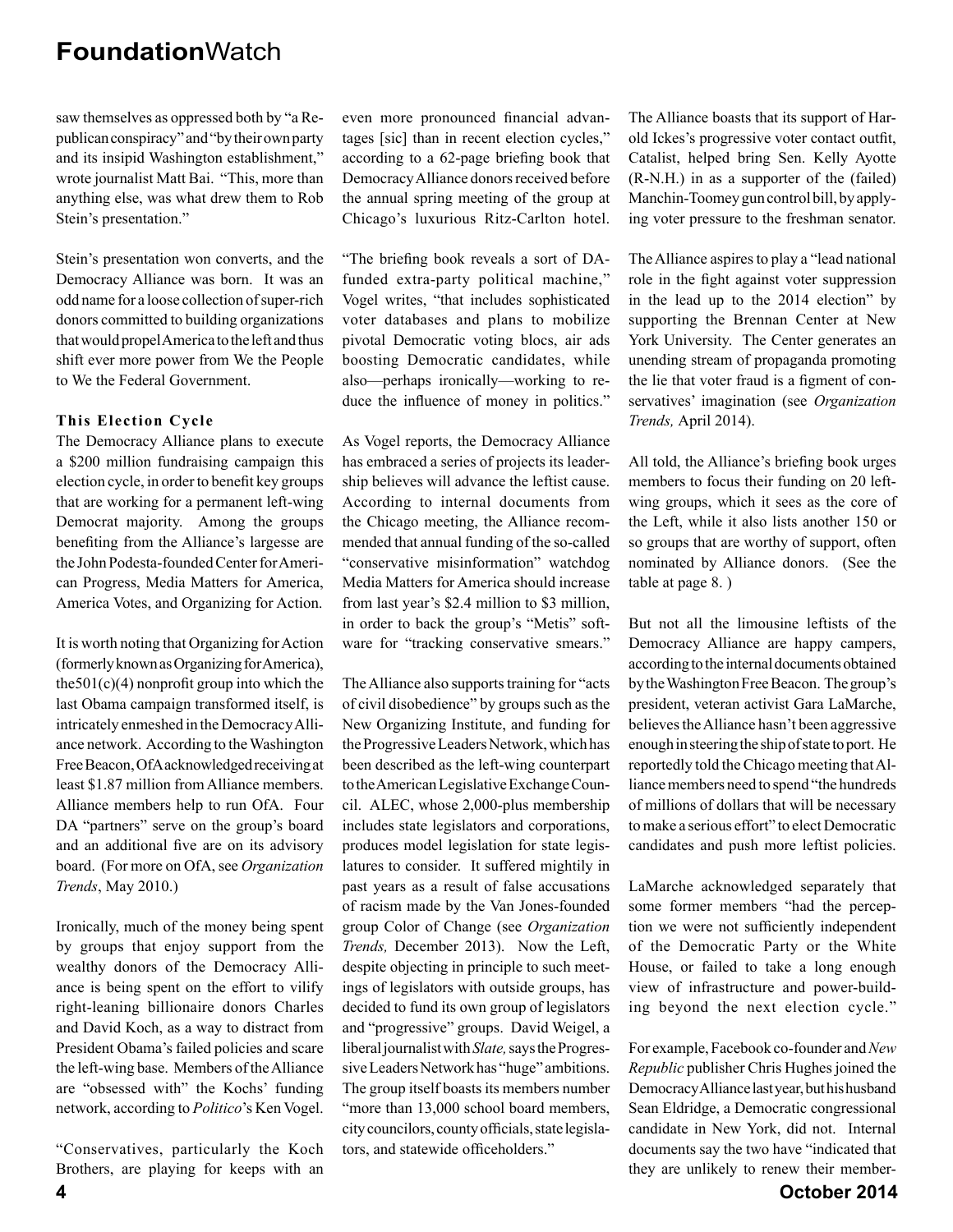ship in 2014" but "have indicated that they would like to return to the DA at a later date."

Two other Alliance members quit outright. Art dealer Ronald Feldman and manufacturing executive Donald Budinger left the group earlier this year. "Three other partners—former investment banker and U.S. ambassador to Germany Phil Murphy, tech entrepreneur Tim Gill, and Steve Cohen, whose professional associations are not clear—are at risk of ceasing their involvement with the DA," wrote Lachlan Markay of the Washington Free Beacon. To offset the losses, the group aspires to bring 16 new members into the fold by the end of 2014.

According to LaMarche, some Alliance members feel there "is a sense … that we have become a bit stalled. … We haven't grown enough as a partnership to keep pace with the challenges before us."

#### **The George Soros Angle**

By giving to far-left philanthropies that wish to abolish the border, Democracy Alliance members fund the free-for-all immigration policies that laid the foundation for the ongoing upheaval in the southern states. Democracy Alliance bigwig George Soros himself has also given more than \$100 million to groups that support "immigrant rights," immigration amnesty, and open borders since 1997. The goal is to flood America with reliably Democratic future voters who will support Soros's extreme policy agenda.

**October 2014 5** Soros makes little effort to conceal his contempt for this nation. He openly favors the collapse of the greenback and the decline of America in general. "The main obstacle to a stable and just world order is the United States," he has said. Soros praises Red China effusively and has said the totalitarian nation—which cuts babies in unauthorized pregnancies from the wombs of their mothers, tortures and kills religious dissenters such as Falun Gong members, and runs over eminent domain resisters with

steam-rollers—has "a better-functioning government than the United States."

It is only logical that Hillary Clinton, who presided over the Benghazi saga and coverup as secretary of state, would be Soros's choice for the White House in 2016. Clinton is a devotée of community organizing guru Saul Alinsky, just like President Obama. Unlike Obama, Clinton, who is two decades Obama's senior, knew Alinsky personally. As Alana Goodman suggests, the two adored each other, exchanging correspondence for years. Clinton described Alinsky as "a man of exceptional charm." At the request of the Clinton White House, Wellesley College sealed Mrs. Clinton's 1968 thesis on Alinsky. The late author Barbara Olson said Mrs. Clinton requested that the thesis be hidden away because it showed "the extent to which she internalized and assimilated the beliefs and methods of Saul Alinsky." Clinton attacker turned Clinton booster David Brock called her "Alinsky's daughter" in his 1996 book, *The Seduction of Hillary Rodham*.

Soros came out as an early supporter of Clinton's prospective presidential candidacy last year. And because Soros's wealthy leftist friends in the Democracy Alliance often follow his lead, a tsunami of early money may be poised to boost the Clinton campaign. "George Soros is delighted to join more than one million Americans in supporting Ready for Hillary," Soros's political director Michael Vachon said, referring to a pro-Clinton political action committee. "His support for Ready for Hillary is an extension of his long held belief in the power of grassroots organizing." (Soros also donated to Hillary Clinton's 2008 presidential campaign.)

A currency speculator convicted of insidertrading in France in 2005, Soros is a practiced hand-wringer who frequently tells gullible reporters he is getting out of electoral politics altogether. This is his mantra between elections even though he never actually follows through on the threat.

In 2012 Soros gave \$1 million to Priorities USA Action, the super PAC whose infamous TV ad blamed the tragic cancer death of an ex-steelworker's wife on Mitt Romney. Soros said he was "appalled by the Romney campaign, which is openly soliciting the money of the rich to starve the state of the money it needs to provide social services." Soros is now spreading his wealth around to help a slew of Democrats in future elections. Soros has influence over Obama administration policy. He has visited the Obama White House at least 10 times.

#### **Board of Directors**

Earlier this year the Democracy Alliance replaced much of its leadership, giving those connected to the labor movement greater power. Its new chairman of the board is John C. Stocks, executive director of the National Education Association. His NEA bio states that the signature of his career has been "an unmatched drive for social justice and positive change in education." He also served as a Democratic member of the Idaho state senate and was honored in 2007 by the Saul Alinsky-inspired Midwest Academy, which trains community organizers. Stocks succeeded Taco Bell heir Rob McKay as Alliance chairman.

Its vice chairman is Patricia Bauman, a well-connected Democratic Party operative who is president of her family philanthropy, the Bauman Foundation. Bauman co-chairs the Brennan Center for Justice and Catalist LLC. She is a vice chairman of the Natural Resources Defense Council.

The group's treasurer is Paul Egerman. According to his online biography, he is "a retired software entrepreneur who previously founded two successful health infor-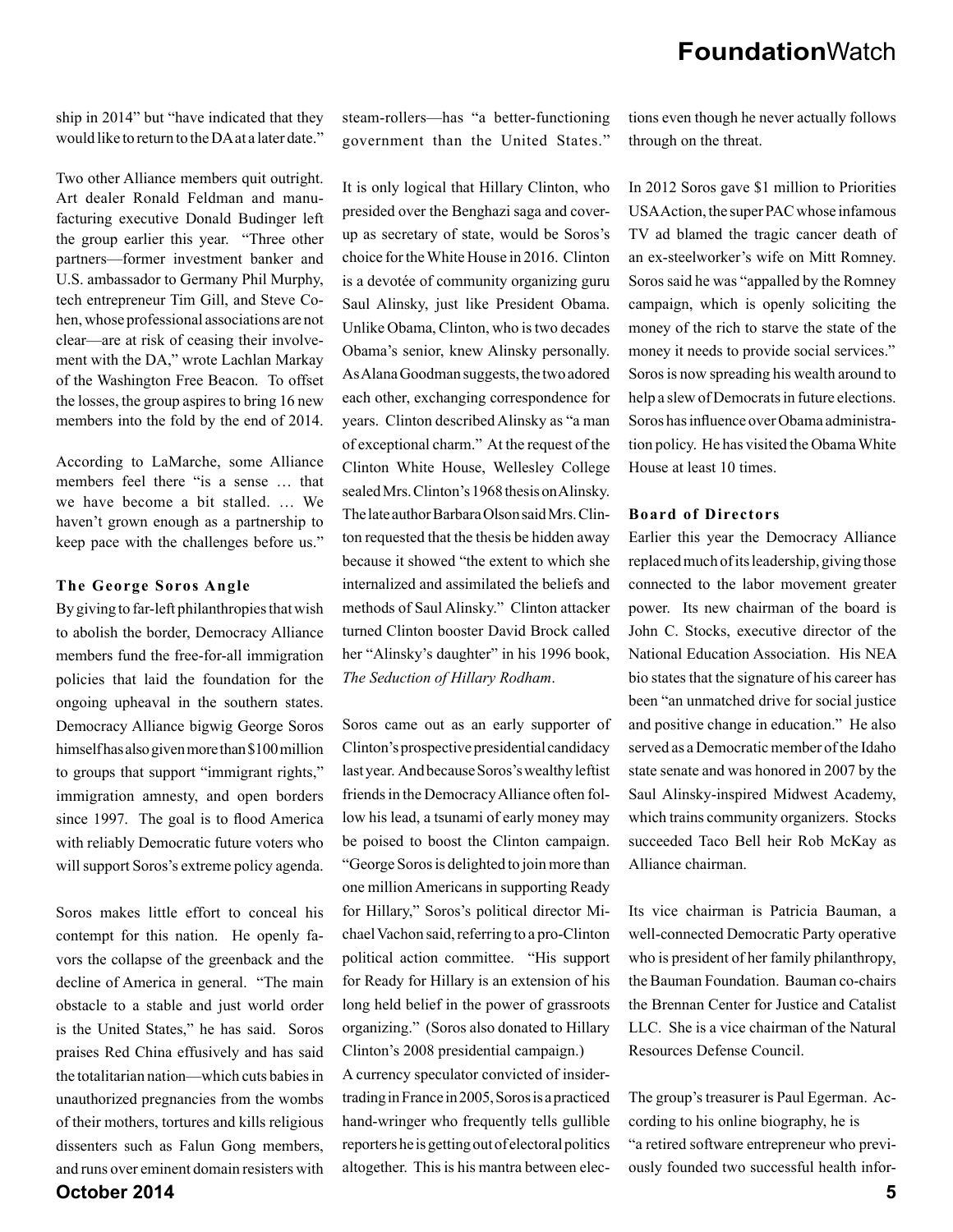mation technology companies: eScription, a company that provides dictation and transcription management and automatic speech recognition for the healthcare industry and IDX Systems Corporation, a worldwide supplier of administrative and financial solutions for healthcare organizations." Egerman was finance chairman for the campaign of Sen. Elizabeth Warren (D-Mass.) and is a member of the J Street Advisory Council and the board of directors for the New Israel Fund.

The board secretary is Weston Milliken, "a management consultant specializing in human and organizational development, philanthropy, and quality improvement," his online biography states. The Los Angeles resident is a son of Roger Milliken (died 2010), a billionaire textile magnate who supported conservative causes and helped turn his home state of South Carolina Republican.

James D. Gollin is a board member. He finances green groups and human rights groups in the U.S. and Mexico. He is chairman of New Mexico's progressive donor collaborative and president of the board of Rainforest Action Network.

Service Employees International Union (SEIU) president Mary Kay Henry is a member of the board. She was previously vice chairman of the board.

Rob Stein, whose PowerPoint presentation helped launch the group, is a board member. Stein called the disgraced and now-disbanded Association of Community Organizations for Reform Now (ACORN), which received a grant from the Alliance in 2006, "a grassroots, tough-minded, liberal-left organization" and "a very responsible organization."

Cynthia Ryan is a board member. She used to run the Boston-based Schooner Foundation and is a current or former trustee of Women for Women International, the Ploughshares Fund, and the National Association of Health Education Centers. Ryan is also a member of the Peace & Security Funders Group, International Human Rights Funders Group, National Network of Grantmakers, Women Waging Peace, and Grantmakers Without **Borders** 

Investor David desJardins is a board member. With his wife, Nancy Blachman, he founded the Julia Robinson Mathematics Festival, a program of math education and enrichment for middle and high school students. A mathematician and software engineer, David was among the first 20 employees to work at Google.

Board member Chris Findlater, in the oil refining business, chairs the Alliance's Florida spin-off that is building political infrastructure in that state. His online bio notes that he is a member of the Alliance's Committee on States, Colorado Democracy Alliance, the Democratic Senatorial Campaign Committee, and Project New America. He was a member of the Carpenters Union and the AFL-CIO.

Board member Nick Hanauer is a high-tech venture capitalist and chairman of Pacific Coast Feather Co. and vice chairman of Marchex Inc. He co-founded the League of Education Voters in 2000.

Board member Farhad Ebrahimi is the founder of the Chorus Foundation, which "works for a just transition to a regenerative economy in the United States," according to his bio. The foundation "supports communities on the front lines of the old, extractive economy to build new bases of political, economic, and cultural power for systemic change."

Board member Yolanda "Cookie" Parker

founded KMS Software Co. She is also a member of the board of People for the American Way, which is infamous for inventing the practice of "borking" Republican nominees to the Supreme Court from Judge Robert Bork forward. Parker was a member of the 2008 and 2012 Obama campaigns' national finance committees. She was a National Co-Chair for Technology for Obama, and now works with Organizing for Action.

George Soros protégé Gara LaMarche is president of the Democracy Alliance. He was previously senior fellow at New York University's Robert F. Wagner Graduate School of Public Service and before that was president and CEO of the Bermudabased Atlantic Philanthropies. While at Atlantic, he played a large role in forcing Obamacare on the American people. He led "the foundation's efforts to embrace a social justice framework for grantmaking, and spearheaded the largest-ever grant made by a foundation for an advocacy campaign over \$25 million to press for comprehensive health care reform in the U.S." He's referring especially to his grant to Health Care for America Now (HCAN), an umbrella group of left-wing activist organizations including unions, Planned Parenthood, and (until its demise) ACORN, that was critical to passing Obamacare. LaMarche recently bragged that Harvard professor and leftwing activist Theda Skocpol has credited the philanthropic support HCAN received for saving Obamacare when, she says, "many Democrats were ready to drop the whole thing, after Scott Brown's [Senate] election in Massachusetts." (For more on HCAN, see "How Liberal Activists Passed Obamacare," *Foundation Watch,* August 2010.)

Before working at Atlantic Philanthropies, LaMarche was vice president and director of U.S. Programs for Soros's Open Society Foundations, "launching the organization's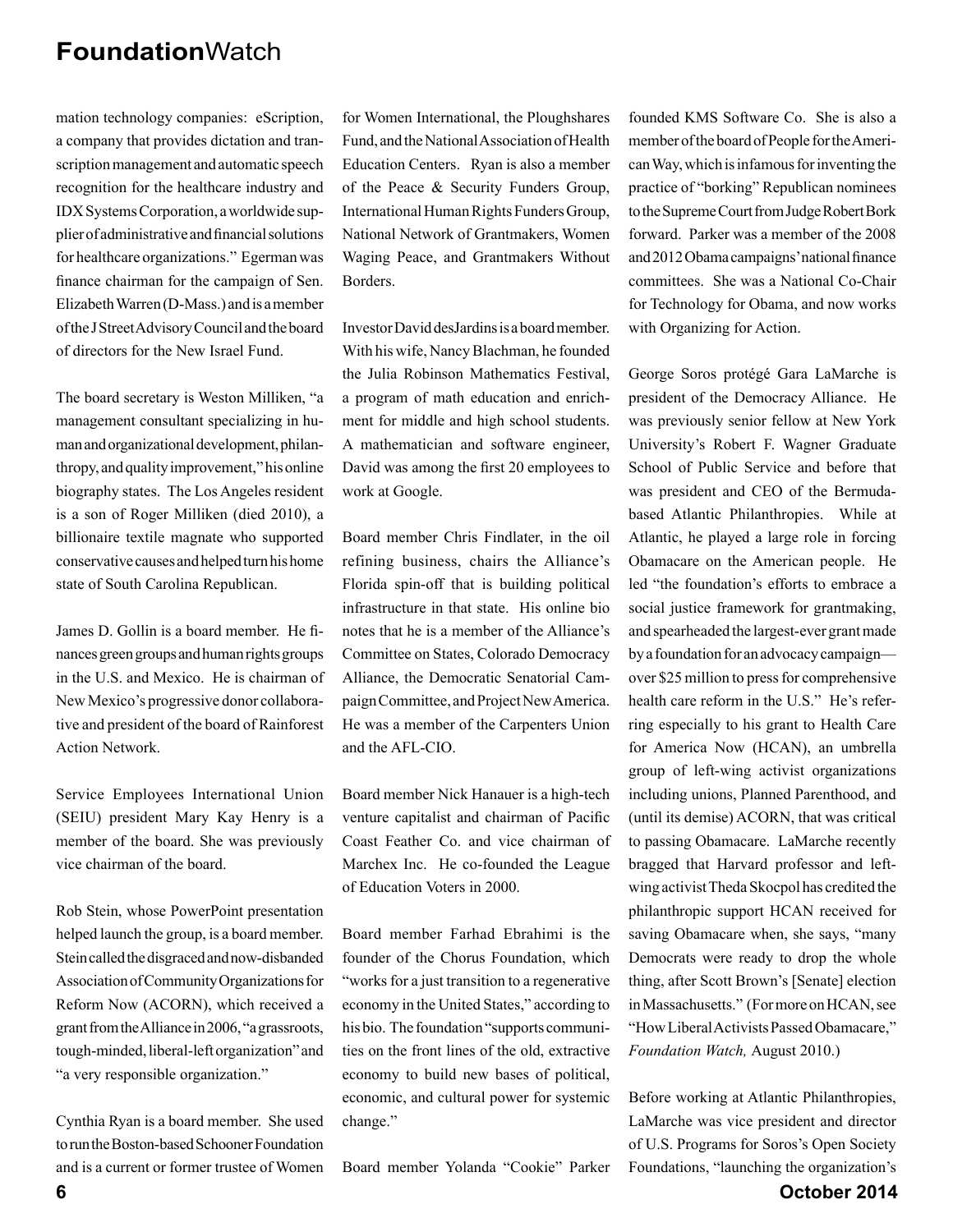pivotal work on challenges to social justice and democracy in the United States," his bio states. He had long White House meetings with senior Obama advisor Valerie Jarrett in the run-up to Obamacare's passage, and Jarrett and David Axelrod, another senior aide, have spoken at Alliance meetings.

More recently, he has embraced Alinskyite in-your-face activism. LaMarche concludes a recent article with the hope that open-borders activists will "make noise and cause trouble," and quotes with approval immigration activist Frank Sharry, who urges his colleagues to learn from the confrontational tactics of LGBT (Lesbian Gay Bisexual and Transgender) activists. "It's time," he says, "to go all LGBT on their ass."

#### **Internal Schism**

A serious internal schism came to light in 2012 that ultimately threatens the Democracy Alliance's future. The conflict has created two factions. On one side are Alliance members who believe in the original mission of the donors' collaborative, which was to foster a permanent political infrastructure of nonprofits, think tanks, media outlets, leadership schools, and activist groups. The idea was to focus on long-term institution-building and idea-generating, rather than just help Democrats win elections every cycle.

 But after the Tea Party-driven 2010 mid-term elections saw Republicans resurgent, Vice President Joe Biden reportedly persuaded the Alliance to include straight political donations as part of its strategy. Soros doppelganger Peter B. Lewis, who helped to found the group with Soros, later concluded the Democracy Alliance had become far too partisan. In a crushing blow to the club-for-billionaire-radicals, the Progressive Insurance magnate, who had spent \$25

million in 2004 in a failed attempt to defeat President Bush, reportedly resigned from the Democracy Alliance in disgust in 2012.

"Peter's focus since 2004 has been on scaling up the progressive infrastructure, as opposed to election[s] or political candidates," a source told the *Politico* newspaper. Although Lewis donated \$200,000 in 2011 to a super PAC approved by the Democracy Alliance, a source close to him told *Politico* that he probably would not give any more cash to super PACs and was not happy with the Democracy Alliance's newfound focus on them. (Lewis died at age 80 on Nov. 23, 2013.)

Trial lawyer Guy Saperstein said he quit the Democracy Alliance because he believed the group's mission had shifted. "All of us were political donors going in, and the DA was sold to us as an effort to build infrastructure that was different from campaign politics. But that promise has been something that they've moved away from," he said. Saperstein said he donated more than \$1 million through the Democracy Alliance. Saperstein, who regards Obama as "a failure from a progressive point of view," said the group was now "more devoted to short-term election tactics than it ever had been."

On the other side of the divide are those Democracy Alliance members who want the group to more closely align itself with groups close to the Obama White House, such as Media Matters for America and the Center for American Progress, in order to help Democrats in the approaching election.

Right now this faction appears to have the upper hand. The Democracy Alliance officially dumped several of the more ideologically oriented groups as recommended grantees.

Among the groups dropped are documentary filmmaker Brave New Foundation and the Campaign for America's Future, which has repeatedly attacked Democrats for taking insufficiently left-wing stances.

For the time being, the Democracy Alliance appears to have papered over the tensions that rile the group from time to time. After all, there's an election to win.

*Matthew Vadum is a senior editor at Capital Research Center. His book,* Subversion Inc.: How Obama's ACORN Red Shirts are Still Terrorizing and Ripping Off American Taxpayers*, was published in 2011.*

*FW*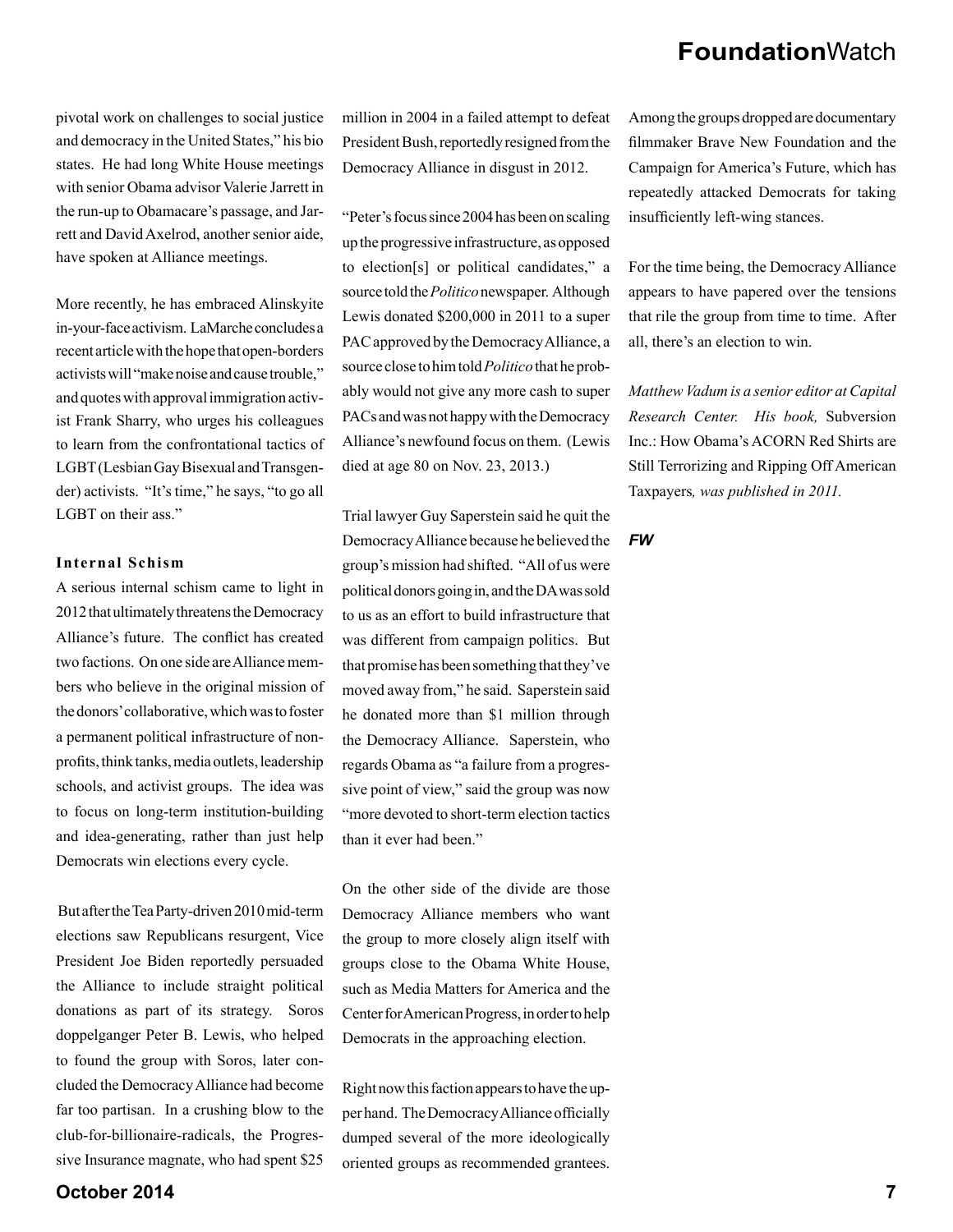The below table, based on an internal Democracy Alliance briefing book, shows the inner and outer core of groups supported by Alliance donors. The inner core groups are highlighted with arrows. The table was published by the *Washington Post* and other media outlets after being handed out on the floor of the U.S. Senate earlier this year.

- $350.0<sub>re</sub>$
- · Advancement Project
- · The Agenda Project
- Alliance for Justice
- · AlterNet
- · Amalgamated Bank
- America Votes
- · American Bridge 21st Century
- · American Constitution Society
- American Federation of Labor and American Federation of Labor and<br>Congress of Industrial Organizations<br>(AFL/CIO)
- American Federation of State, County and Municipal Employees (AFSCME)
- American Independent News ٠ Network
- American Sustainable Business Council
- Americans for Responsible Solutions
- · Americans United For Change
- · Analyst Institute
- The Atlas Project
- · Auburn Seminary
- · Ballot Initiative Strategy Center
- Bend the Arc: A Jewish Partnership for Justice
- · Black Civic Engagement Fund
- · BlueGreen Alliance
- · Braye New Films
- **Brennan Center for Justice** 
	- The Bus Federation
	- Campaign for America's Future
- Catalist
- · Catholics United
- Center for American Progress
- Center for Community Change
- Center for y Research
- Center for Media and Democracy
- Center for Political Accountability
- The Center for Popular Democracy
- Center for Responsible Lending
- Center for Social Inclusion

• Generational Alliance • Center for Story-based Strategy

Center on Budget and Policy

· Climate Reality Project

• Code for Progress

• ColorofChange.org

Common Purpose Project

• Corporate Action Network

· Democracy for America

· Democracy: A Journal of Ideas

· Economic Innovation Institute

· Economic Policy Institute

• Energy Action Coalition

· Environment America

• Fair Share Alliance

· Faith in Public Life

• Free Speech for People

· Free Speech TV

· Freedom to Marry

• Friends of Democracy

Fund for the Republic

Gamaliel Foundation

· Gamechanger Network

 $\bullet$ 

• Free Press

· Fair Flections Legal Network

. The Foundation for the Future

· Emerge America

· FMILY's List

· Enroll America

· Democracy Initiative

• Drug Policy Alliance

• Democracy Now

• Constitutional Accountability Center

• Common Cause

E

٠  $(CWA)$ 

· CREW

· Demos

Priorities

- · GetEOUAL
- $GraenConns$ • Citizen Engagement Laboratory
	- Green For All
- Head Count Inc. · Coalition to Stop Gun Violence
	- Hip Hop Caucus
		- House Majority PAC
		- · Human Rights Campaign
	- I Vote
- Institute for Research & Education on Communication Workers of America Human Rights
	- Institute on Taxation and Economic • Institu<br>Policy
	- International Association of Fire<br>Fighters (IAFF)
	- International Union of Painters andAllied Trades (IUPAT)
	- $\bullet$  1 Street
	- Justice at Stake
	- · Know Your Care Latino Engagement Fund
	- Lawyers' Committee for Civil Rights Under Law
	- Leadership Center for the Common Good
	- Leadership Conference on Civil and Human Rights
	- League of Conservation Voters
	- League of Young Voters
	- · Main Street Alliance
	- · Majority PAC
	- The Management Center
	- · MapLight
	- · Mayors Against Illegal Guns
	- . The Media Consortium
	- Media Matters for America
	- · Mi Familia Vota
	- · Midwest Academy
	- · MomsRising
	- Mother Jones
	- · Movement Advancement Project

**8 October 2014**

· NAACP

· NARAL Pro-Choice America

· ROC United

• Rock the Vote

Union (SEIU)

· Sierra Club

· Soiourners

· State Voices

· Student PIRGs

• Teamsters

• Third Way

• UltraViolet

· Sunlight Foundation

. The Texas Future Project

• Truman National Security Project

· United Auto Workers (UAW)

• United for a Fair Economy

· United Republic

• Voices for Progress

• Washington Monthly

• Women's Equality Center

• Young Democrats of America

Youth Engagement Fund

. YP4 and YEO Network

• Wellstone Action

• Working America

• Young Invincibles

· VoteVets.org

· Voto Latino

• Voter Participation Center

 $\bullet$  LISPIRG

· USAction

. The Roosevelt Institute

• Small Business Majority

· Southern Poverty Law Center

• Southern Progress Fund

· State Engagement Initiative

· Scholars Strategy Network

Service Employees International

- The Nation
- · National Council of La Raza National Democratic Redistricting
- ٠
- · National Domestic Workers Alliance
- · National Education Association (NEA)
- . National Employment Law Project
- . The National Gay and Lesbian Task Enro
- · National Immigration Forum
- · National People's Action
- · National Popular Vote
- · National Security Network
- · New America Media
- · New American Leaders Project
- · New Leaders Council
- New Media Ventures

#### New Organizing Institute

- · NextGen Climate Action
- · NRDC
- . The Opportunity Agenda **Organizing for Action**
- · People for the American Way
- 
- · PICO National Network
- · Planned Parenthood
- · Priorities USA
- Progressive Campaign Change Committee
- · Progressive Congress

· Progressive States Network

· Progressive Majority

· Project New America

ProgressNow

· Project Vote

· Public Campaign

Race Forward

· Rebuild the Dream

· Rainforest Action Network

· Public Citizen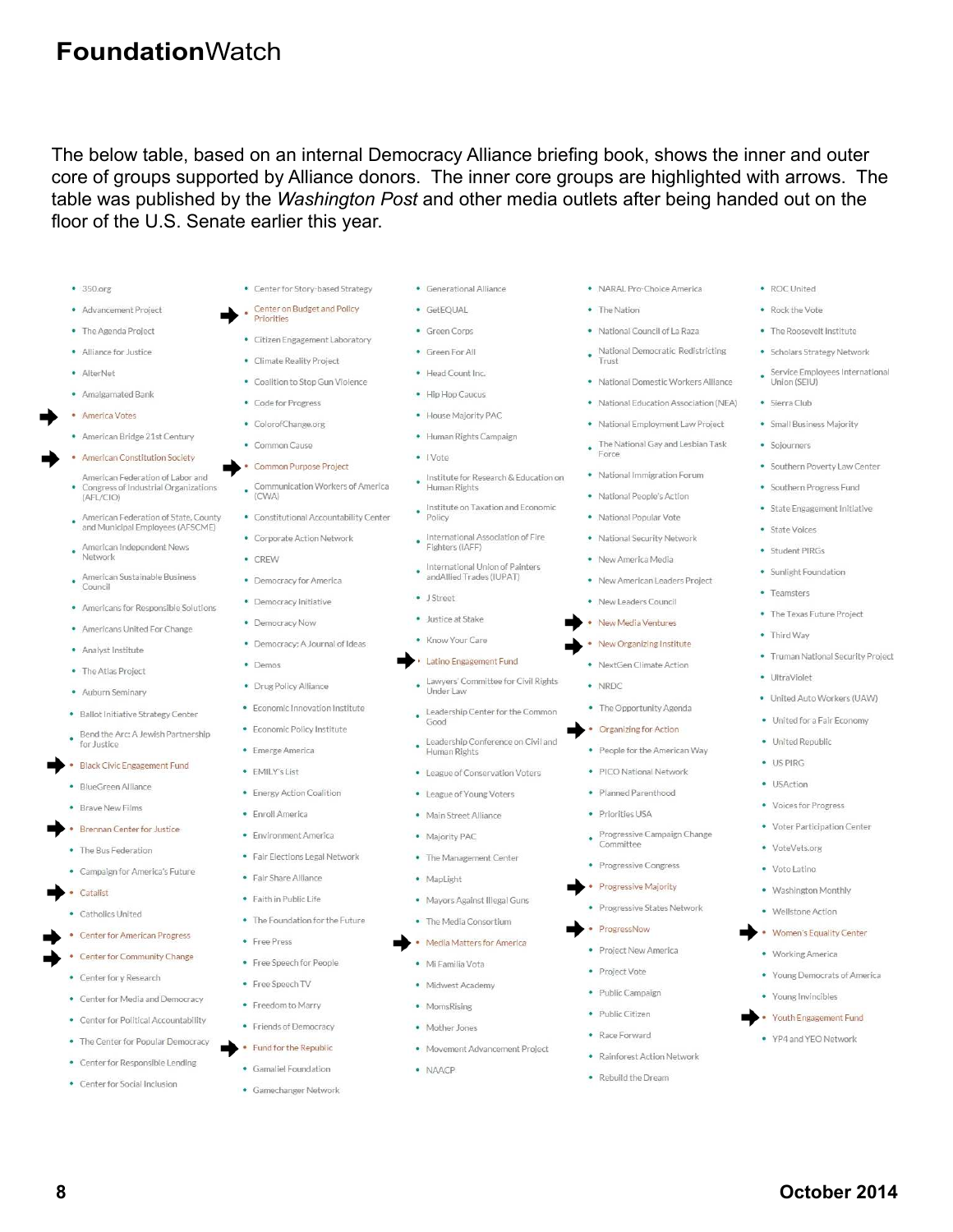## **MEMBERS OF THE DEMOCRACY ALLIANCE**

The Democracy Alliance has around 100 donor-members, both individuals and organizations. However, it has not made available an official list. Here are some known Democracy Alliance members:

Naomi Aberly, philanthropist

Adam Abram, insurance and real estate

Karen Ackerman, political director for the AFL-CIO

AFL-CIO, an institutional member

American Federation of Teachers, an institutional member

Judith Avery, investor

Anne Avis, philanthropist

Fred Baron (died 2008), trial lawyer

Anne Bartley, heiress, step-daughter of Winthrop Rockefeller

Patricia Bauman, real estate investor and Bauman Foundation head

Noel Beasley, president of Workers United

Joshua Bekenstein, managing director of Bain Capital

Daniel Berger, lawyer and writer

Lisa Blue, trial lawyer and widow of Fred Baron

Paul Boskind, behavioral health

Robert Bowditch, founded MB Management

Ann S. Bowers, widow of Intel co-founder Robert Noyce

Rutt Bridges, founded Advance Geophysical

Edgar Bronfman Jr., CEO of Warner Music Group

Joanie Bronfman, a Tides Foundation director

William Budinger, founded Rodel Inc. (quit the DA)

Mark Buell and Susie Tompkins Buell, businessman; wife co-founded clothier Esprit

Anna Burger, was secretary-treasurer of SEIU

Julie Burton, consultant

Peter Buttenweiser, heir

Marcy Carsey, co-owner of independent studio Carsey-Werner **Productions** 

Bob Clement, former congressman from Tennessee

Larry Cohen, president of the Communications Workers of America

John Cogan, retired head of Pioneer Investments

Noel Congdon, retired developer

Tom Congdon, retired energy executive

Lewis B. Cullman, financier

Quinn Delaney, philanthropist

David DesJardins, former software developer for Google

Robert H. Dugger, managing director of Tudor Investment Corp.

Albert J. Dwoskin, real estate developer

Robert Dyson, CEO of Dyson-Kissner-Moran Corp.

Farhad Ebrahimi, founder of the Chorus Foundation

Stefan Edlis, retired plastics executive

Paul Egerman, software entrepreneur

Diane Feeney, former chairman of the National Committee for Responsive Philanthropy

Ronald Feldman, art dealer (quit the DA)

Lee and Amy Fikes, oil company president; wife is homemaker

Christopher Findlater, CEO of Cheyenne Exploration Co.

Richard and Shari Foos, entertainment entrepreneur; wife is therapist



**Amy Goldman Fowler, author and artist, real estate heiress**

David A. Friedman, philanthropist (and self-described centrist)

Gail Furman, psychologist

Chris Gabrieli, software entrepreneur

Tim Gill, co-founder Quark software

Davidi Gilo, high-tech entrepreneur

## **October 2014 9**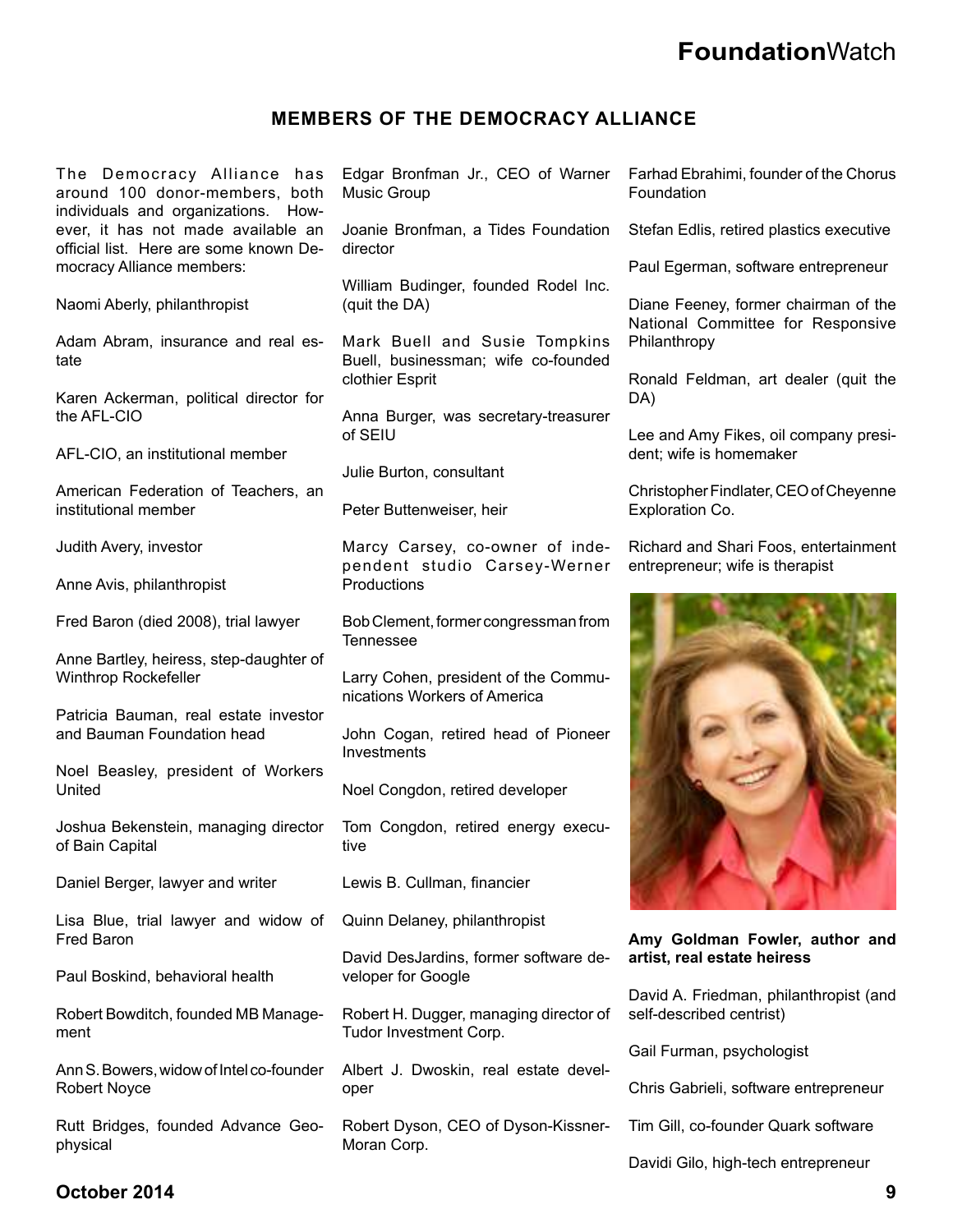Rob Glaser, heads RealNetworks

Steven M. Gluckstern, founded specialty reinsurance firm

James D. and Suzanne Gollin, fund manager; wife is philanthropist

Colin Greer, president of New World Foundation

Chad Griffin, managing partner of Griffin Schake

Louise Gund, philanthropist

Richard and Lois Gunther, philanthropists

John Haas, former chairman of chemical engineering company

Nick Hanauer, CEO of Pacific Coast Feather Co.

Paul Harstad, founded Harstad Strategic Research

Jonathan Heller and Connie Cagampang Heller, philanthropists

Mary Kay Henry, president, Service Employees International Union

Lawrence and Suzanne Hess, philanthropists

Arnold Hiatt, former CEO of Stride Rite

Rampa Hormel, president of Global Environment Project Institute

Joseph Hornig, real estate developer

Joan Huffer, executive at Center on Budget and Policy Priorities

Chris Hughes, Facebook co-founder, former head MyBarackObama.com

Blair Hull, financier

Megan Hull, consultant

Rachel Pritzker Hunter, Hyatt heiress

John Hunting, office furniture heir Robert Johnson, was partner at Impact Artist Management

Wayne Jordan, real estate developer

Joel Kanter, president of Windy City Inc.

Heeten Kalan, senior program officer at New World Foundation

Michael Kieschnick, founded Working Assets and Secretary of State Project

George Kohl, senior director of Communications Workers of America

Livingston Kosberg, CEO of U.S. Physical Therapy Inc.

Ira Lechner, lawyer, chairman of Council for a Livable World

Barbara Lee, philanthropist (not the congresswoman)

Daniel Leeds, president of Fulcrum Investments LLC



**Gara LaMarche, was CEO of Atlantic Philanthropies, vice president of Open Society Institute**

Norman Lear, television producer, founded People for the American Way

Daniel Lewis, member of Progressive Casualty Insurance Co. board, brother of Peter

Jonathan Lewis, consultant, son of Peter

Peter B. Lewis, founded Progressive Casualty Insurance Co. (quit the DA, died 2013)

Lawrence Linden, banker at Goldman **Sachs** 

Arthur Lipson, investor

John and Rhonda Luongo, venture capitalist; wife is interior designer

Rodger McFarlane (died 2010), senior adviser to Tim Gill's foundation

Rob McKay, Taco Bell heir

Larry McNeil, executive director of SEIU's Institute for Change

Keith Mestrich, president of Amalgamated Bank

Benjamin Miller, president of Western Development Corp.

Herb Miller, real estate developer

Weston Milliken, management consultant

Mario Morino, philanthropist

Steve and Amber Mostyn, trial lawyers

Philip Munger, academic and son of Berkshire Hathaway vice chairman Charles Munger

Philip Murphy, former Goldman Sachs executive, former national finance chairman for DNC

Sanford Newman, founder of ACORN's Project Vote affiliate

Yolanda "Cookie" Parker, founder of KMS Software Co.

Alan Patricof, co-founder of private equity firm Apax Partners

Anne Peretz, therapist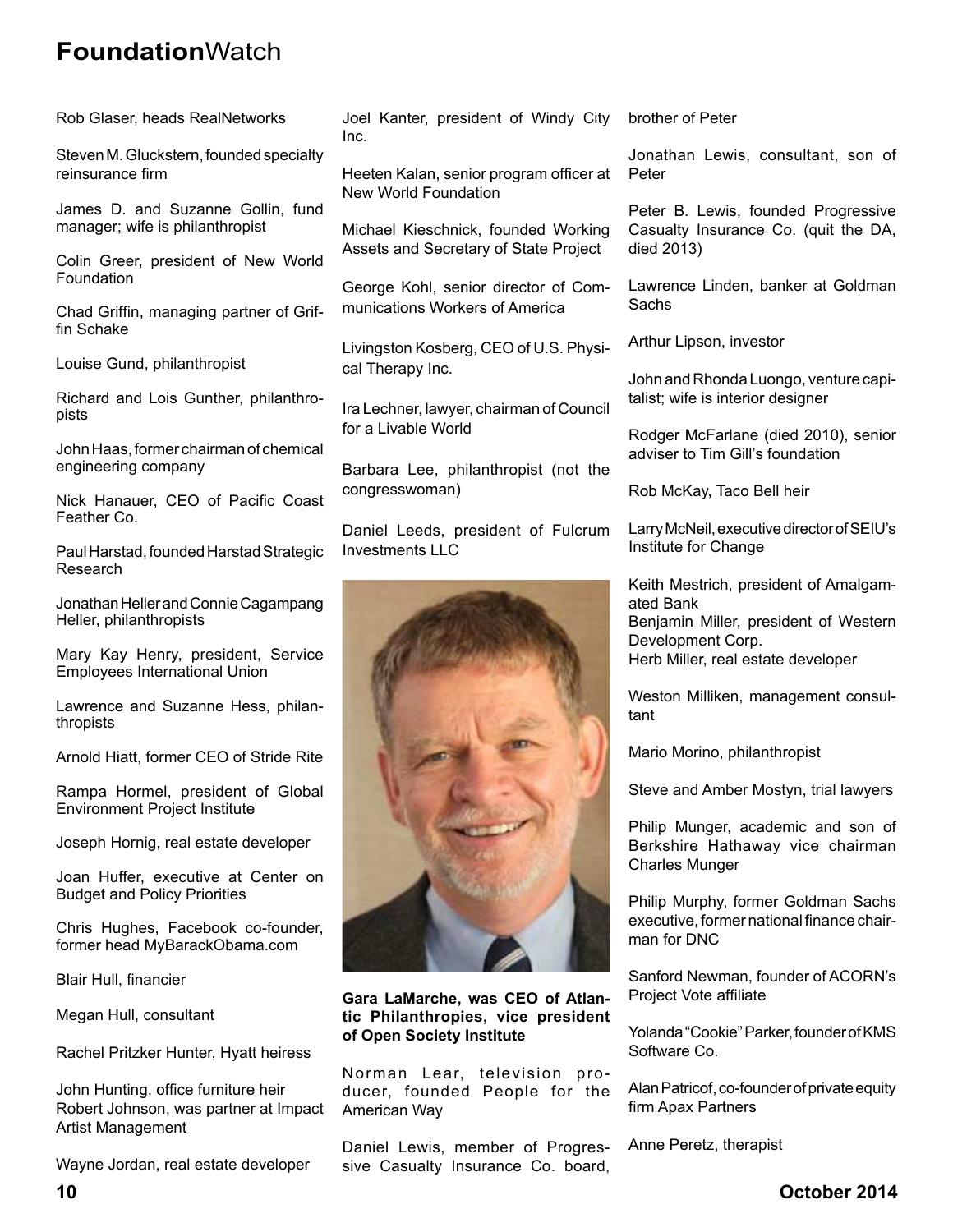Leslie Peterson, former Wyoming Democratic Party chairman

Steven Phillips, attorney and political organizer, son-in-law of Herb and Marion Sandler

Drummond and Liza Pike, founded Tides Foundation; wife is philanthropist

Linda Pritzker, Hyatt heiress, psychotherapist

Jared Polis, congressman from Colorado

Andy and Deborah Rappaport, husband is venture capitalist; wife is philanthropist

Rob Reiner, actor-director

Michelle Ringuette, assistant to AFT president Randi Weingarten

William J. Roberts, executive at Atlantic Philanthropies

Charles Rodgers, president of New Community Fund

Simon Rosenberg, founded New Democrat Network

Paul Rudd, owner of Adaptive Analytics LLC (not the Hollywood actor)

Cynthia Ryan, activist and philanthropist

Deborah Sagner, philanthropist, social worker

Herb and Marion Sandler, co-founded Golden West Financial Corp. (Mrs. Sandler died in 2012)

Guy Saperstein, trial lawyer (quit the DA)

Rick Segal, financial services

SEIU, an institutional member

Stephen M. Silberstein, philanthropist

Bren Simon, real estate developer

Ryan Smith, unknown

George Soros, currency speculator

Jonathan Soros, son of George

William Soskin, lawyer

Marc Stanley, lawyer

Rob Stein, founded Democracy Alliance, was Clinton-era chief of staff at Department of Commerce

Tom Steyer, hedge fund manager, environmentalist



### **John Stocks, executive director at National Education Association**

Patricia Stryker, heiress

Stephen and Ellen Susman, lawyer; wife is journalist

Donald and Emily Sussman, financier; wife is philanthropist

Ted Trimpa, lawyer and former tobacco lobbyist

Cristina Uribe, political strategist

Michael Vachon, spokesman and political director for George Soros

Henry van Ameringen, manufacturing

Philippe and Kate Villers, founder of Computervision; wife is activist

Randi Weingarten, president of American

Federation of Teachers

Dirk Wiggins, former outreach director for the Florida Democratic Party

Albert C. Yates, former president of Colorado State University

(sources: author research, media sources such as Washington Free Beacon and *Politico*)

**Please consider contributing to the Capital Research Center.**

We need your help in the current difficult **economic climate to continue our important research.** 

**Your contribution to advance our watchdog work is deeply appreciated.** 

**Many thanks.** 

**Terrence Scanlon President**